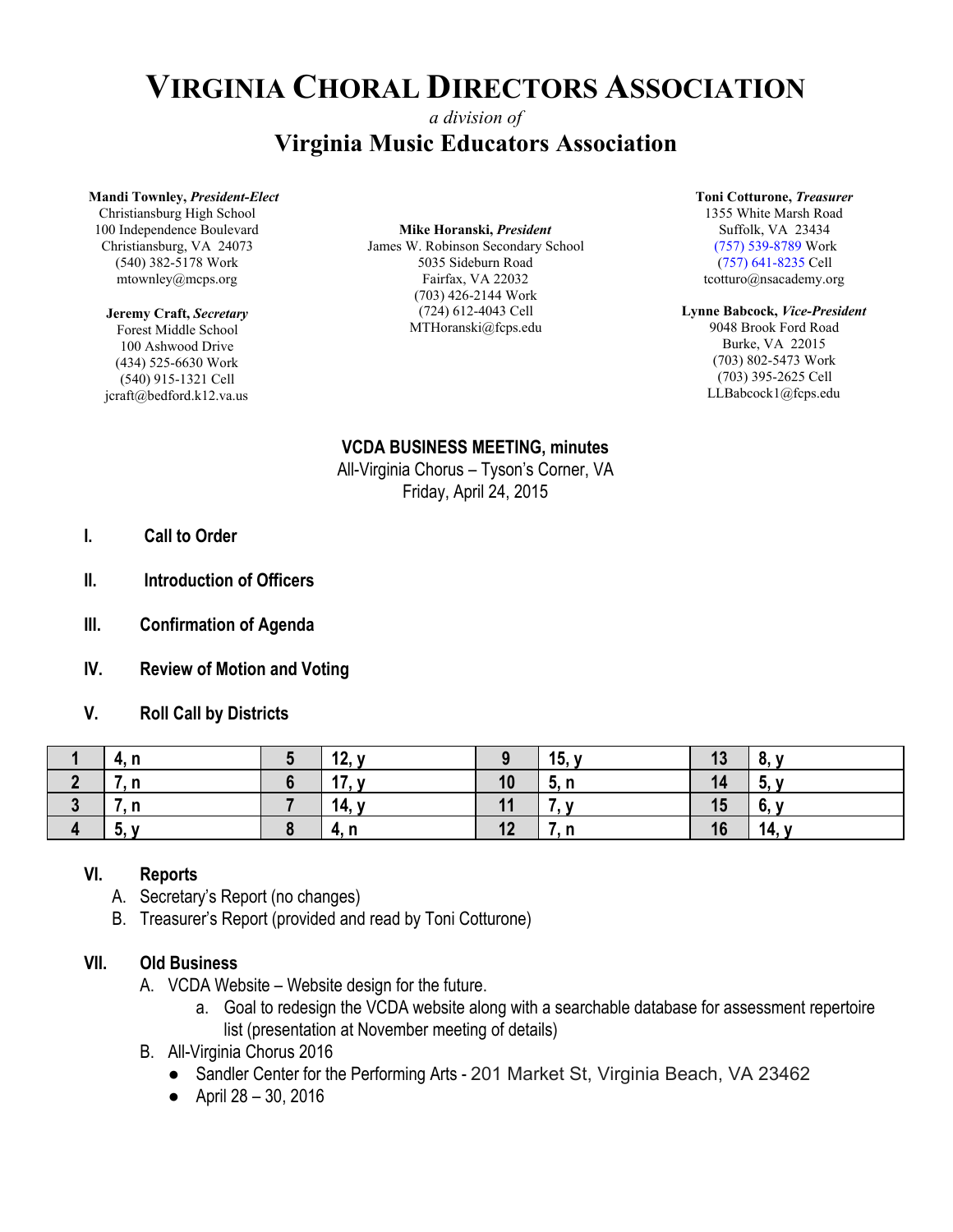# **VIRGINIA CHORAL DIRECTORS ASSOCIATION**

## *a division of* **Virginia Music Educators Association**

- Housing, Meals, Westin Virginia Beach Towne Center
- SSAA director: **Dr. Deanna Joseph**, Georgia State University
- SATB director: **Dr. Daniel Bara**, University of Georgia
- C. Looking ahead: All-VA Chorus 2017: **Mike Horanski**
	- a. Proposal for combined All-VA with other organizations is on hold, therefore 2017 will be a typical year.

## **D. All-Virginia Audition Rotation**

"Whither Must I Wander" (2014-15) "Blow, Blow Thou Winter Wind" (2015-16) "Danny Boy" (2016-17) "Shenandoah" (2017-18)

- E. **Re-Districting Update**, Updates for Membership Committee, & Gov. Relations– Mandi Townley & Terry Hall
	- a. Re-Districting: Committee is continuing to rework proposal, listening to membership feedback. Report due at June meeting. Numbers will remain the same, regardless of redistricting.
	- b. Membership Committee: Andrew Lusher (chairperson) is looking for a committee. Those interested should communicate with Terry Hall.
	- c. Gov. Relations: Dr. Steve King will be stepping down as Gov. Relations chair. VMEA is looking for someone to take this critical position.
- F. **Assessment Rubric Updates** Lois Castonguay
	- a. No updates.
- G. **Adjudicator Training** Lisa Spruill and Tom Law
	- a. Approximately 38 people were trained during the All-VA event, which takes the total list up to approximately 100. The expectation is still that districts try to have at least one adjudicator from the list.
- H. **ACDA Voices United Conference**: Bill Podolski

### **VIII. New Business**

- A. Conference 2015 Consider applying for a performance slot. <http://vmea.com/images/Performance-Application-2015.pdf>Rollo Dilworth will be presenting several sessions. Thanks to Jack Ay (The Musical Source) and Hal Leonard for helping to make this happen.
	- a. Ensemble deadline: May 1
- B. VMEA Robert Stamback Honors Choir Memorial Award Mike Horanski & Brian Kelly
	- a. The scholarship fund is low enough to only support about two more years. Contact Brian Kelly or Vince Tornello if you are willing to donate to this fund. Suggestion that booster organizations contribute if they are willing.
	- b. Pam Elrod Huffman, conductor 2015. Eugene Rodgers, conductor 2016.
- C. VMEA Senior Honors Choir Audition Procedure Update Jeremy Craft
	- a. Date: October 10 (no SAT nor Yom Kippur). New audition song: "I attempt from Love's Sickness" (website is updated). Please expect a raise in registration cost for student by a few dollars.